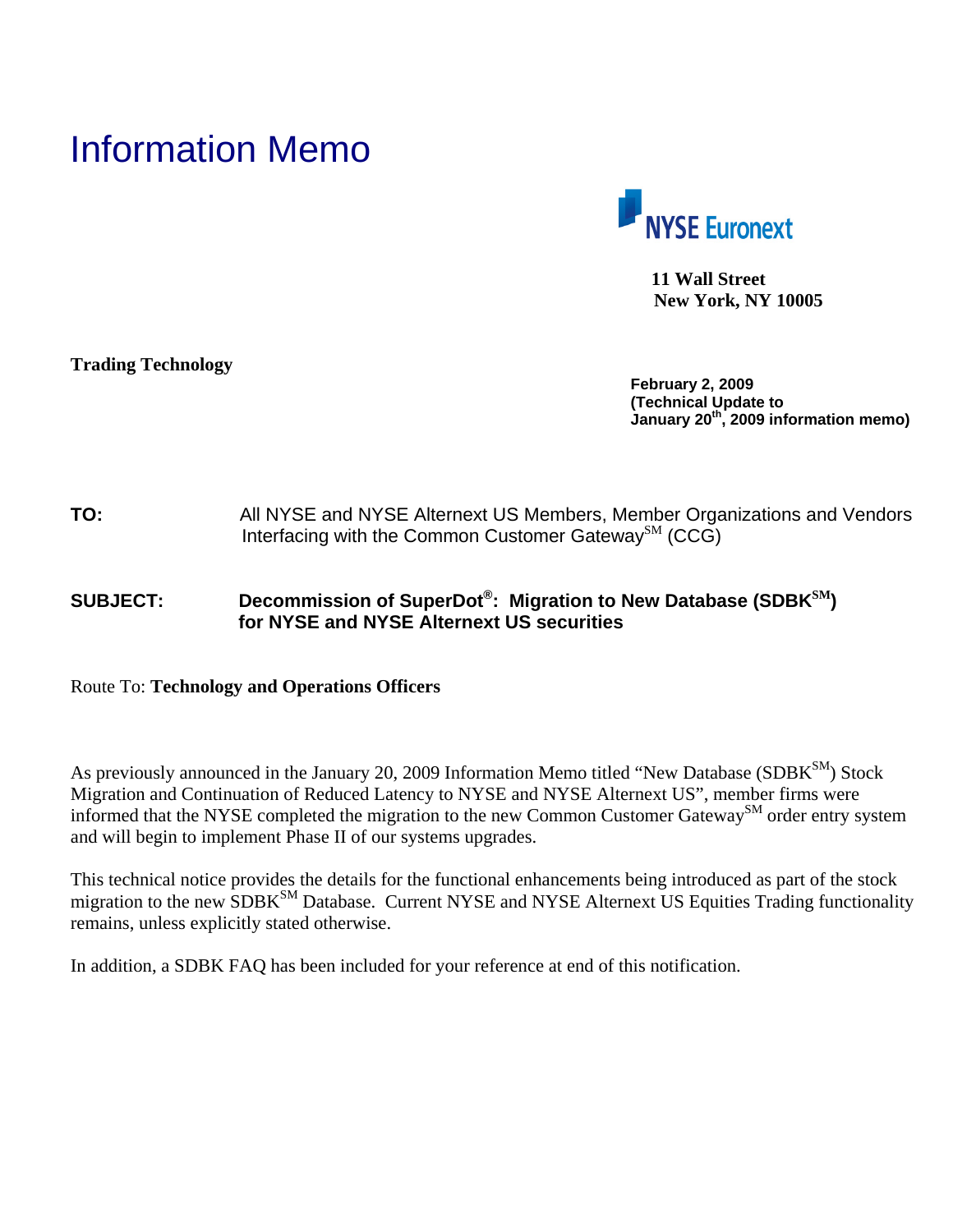#### **The following enhancements/modifications may require system changes for your firm:**

#### **1. Enhanced Cancel Processing**

Currently, when a targeted order is fully executed while a Cancel Replace message is in route between SuperDot and DBK, the firm receives a "Delete" message, not a "Replaced" message.

- a. SDBK will not send "Delete" messages on the replacement orders to the firms.
- b. Once the Cancel Replace message has been fully processed, SDBK will now generate:
	- i. a "Replaced" message with an updated leaves quantity in Tag 151; or
	- ii. a "Cxl Reject" message if the target order is fully executed, reducing replacement order to zero.

Currently, the "Replaced" messages generated from the SuperDot database for non-migrated stocks do not provide all of the replacement order information.

- a. SDBK will provide all the replacement order information on "Replaced" messages (Msg Type "8") in response to Cancel Replace (Msg Type "G").
- b. The "Replaced" message will contain <Tag 37> OrderId with the value received in <Tag 11> ClOrderId from the Cancel Replace message (Msg Type "G").

Currently, when Partial Cancels or Cancel Replace messages have not been fully processed by SuperDot, subsequent cancellation messages are processed in the order received.

a. SDBK will reject subsequent cancellation messages when there is an existing cancellation message that has not been fully processed.

Currently, when a firm uses Cancel Replace messages to reduce order quantity, the customer loses standing in Display Book.

- a. SDBK will support a Partial Cancel message using the Order Cancel Request (Msg Type "F") with the following additional FIX tags and will maintain a customer's standing in Display Book.
	- i. <Tag 9429> CMSLeavesQty, representing the newly desired executable quantity
	- ii. <Tag 9428> CxlQty
- b. SDBK will provide all the original order information on "Replaced" messages (Msg Type "8") in response to Partial Cancel message with an updated leaves quantity in Tag 151.
- c. The "Replaced" message will contain <Tag 37> OrderId with the value received in <Tag 37> OrderId from the Order Cancel Request message (Msg Type "F").
- d. SDBK will not support the Order Cancel Replace (Msg Type "G") when the replacement quantity is less than the original order quantity.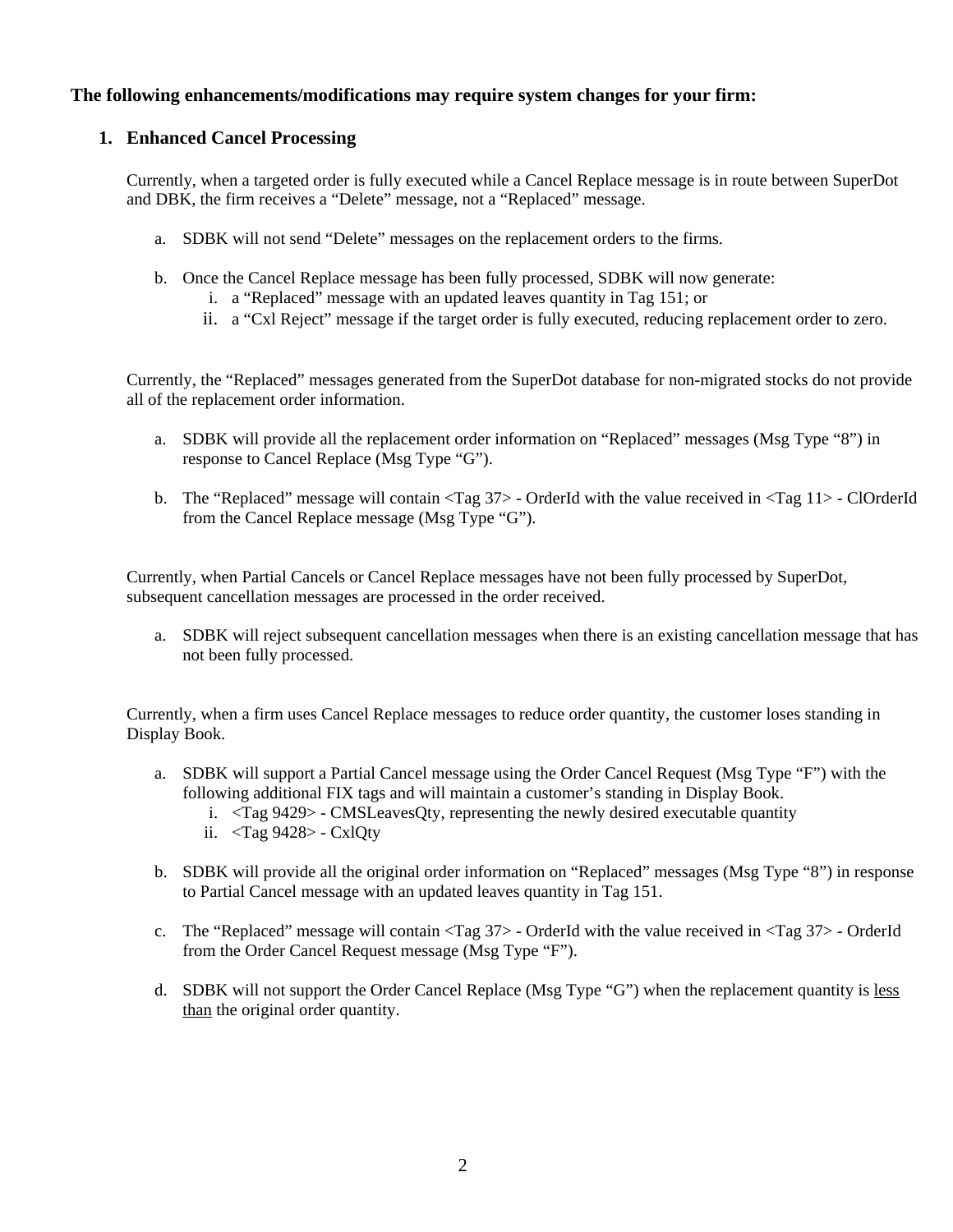#### **2. New Partial Round Lot (PRL) processing**

Currently, the odd lot portion of a PRL order is executed with the last round lot execution at that price.

- a. The new SDBK system will split the odd lot portion of a PRL from the round lot portion and execute the odd lot subject to odd lot pricing rules. You will no longer receive a PRL execution. Instead, you will receive an execution report for round lots and the odd lot portion separately.
- b. The odd lot portion of the PRL order will receive a separate report with its own billing indicator. It may not receive the same execution price as the last round lot execution.
	- i. The following tag will be populated with a "3" (Blended) on odd lot portion of PRL executions or a "7" (Closing/Blended) on MOC/LOC odd lot portion of PRL executions:
		- 1. <Tag 9578> BillingIndicator

#### **3. Algo Routing/Default Routing will not be supported**

Currently, firms that subscribe to the Algo Routing service have quantity and price ranges used by the SuperDot system that allows SuperDot to determine whether orders should be routed to floor brokers or to DMMs.

- a. Algo/Default routing will not be supported for stocks migrated to SDBK.
- b. Firms must provide the target Booth Agency or Badge ID in the following tag for an order to be routed to a Booth Agency or e-Broker.
	- i. <Tag 143> TargetLocationID, representing Booth Agency or Badge ID
	- ii.  $\langle \text{Tag } 57 \rangle$  TargetSubID, must also be populated with the value "4"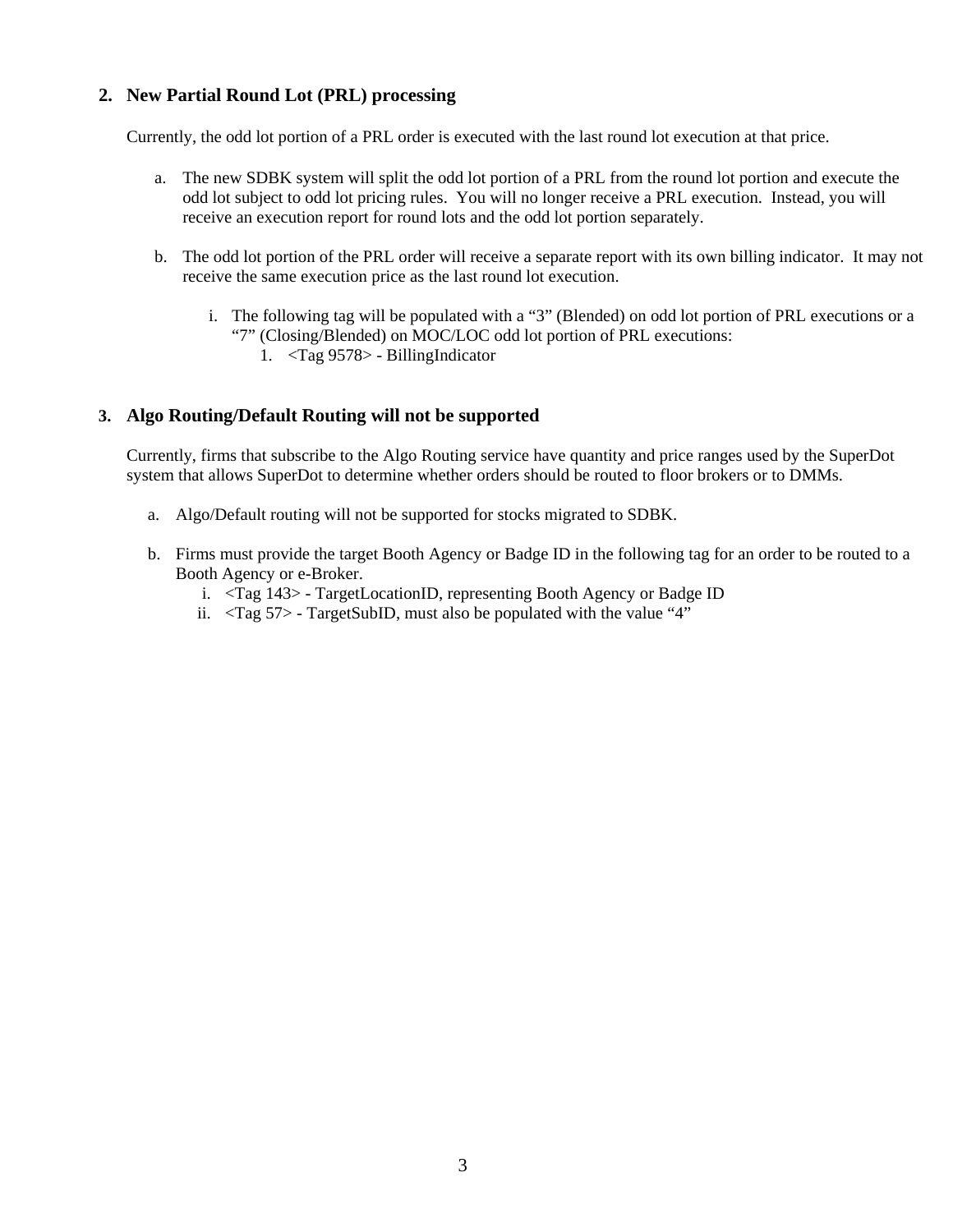#### **The following optional services and informational updates should be considered for your firm:**

#### **4. New "Done for Day" message service:**

Currently, the Designated Market Maker (DMM) has the capability to manually generate "Nothing Done" messages.

- a. The new SDBK system will no longer support "Nothing Done" messages.
- b. The "Done for Day" service is an optional service that will return outs for all "Day" orders sent to the DMMs that are not executed. This service will require activation. We will provide contact information in the next notice.
- c. The new SDBK system will automatically generate "Done for Day" messages against open "Day" orders when the stock has a closing sale or at 4:30 pm if there is no closing sale for a particular stock.
	- ii. The following tags will be populated with the value "3", representing Done for Day:
		- 1. <Tag 39> OrdStatus
		- 2. <Tag 150> ExecType
- d. The "Done for Day" service will not initially be supported for open "Day" orders sent to BBSS or e-Broker; however plans are in progress for supporting this service in the future for NYSE Broker systems.

#### **5. Increased Order Quantity to Display Book (NY Matching Engine):**

Currently, the maximum quantity per order that can be routed to the Display Book is 3 million shares.

For stocks migrated to SDBK, the maximum quantity per order will increase to 6.5 million shares; however, the size for auto-execution will remain at 1 million shares.

#### **6. Enhanced Acknowledgement processing**

Currently, SuperDot generates acknowledgement messages to the customer.

a. For each security migrated to SDBK, the acknowledgement messages will not be generated by SuperDot or SDBK, but will now be generated by the Display Book stock process, which acknowledges that the order is in the order book. This will provide the customer with a better sense that the order is actually on the Display Book.

#### **7. New Expanded Account <Tag 1>**

The current size supported by this tag is not sufficient for firms to provide their customer's account information.

- a. The new SDBK system will support up to 32 characters in  $\langle Tag \, 1 \rangle$  Account field. This will be available once ALL stocks have migrated to the new SDBK database.
- b. SDBK will return the information provided in this tag on all responses to firms via CCG.
- c. The expanded <Tag 1> Account field will not initially be supported for orders sent to BBSS or e-Broker; however plans are in progress for supporting it in the future.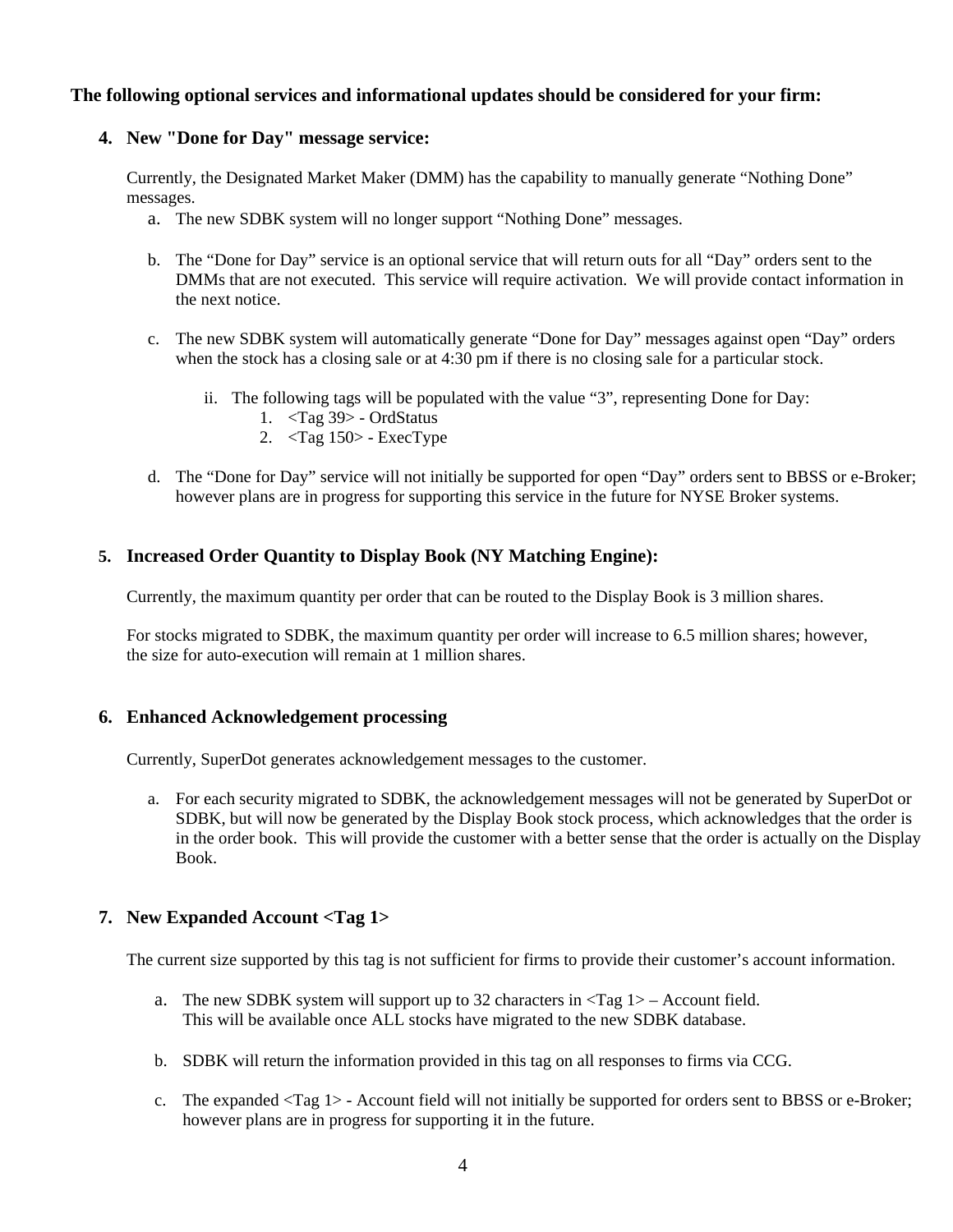#### 8. Crossing Session I replaced by NYSE MatchPoint<sup>SM</sup>

Currently, One-sided and Two-sided Crossing Session I orders are processed by SuperDot via CCG.

- a. Crossing Session I will not be supported by SDBK. NYSE MatchPoint will support Crossing Session I type orders. If you are not already directly connected to MatchPoint, please access the following link to find out more information about this product. **http://www.nyse.com/matchpoint**
- b. The GTX time-in force will continue to be accepted by CCG and SDBK; however, GTX orders will be treated the same as GTC orders, and will not be considered eligible for MatchPoint. GTX orders will be eliminated at a future date.

#### **9. New "Cancel on Disconnect" Service**

Currently, when there is a CCG FIX session disconnect resulting from a connectivity issue, firms lose the ability to manage their orders directly.

- a. The new SDBK system will support a "Cancel on Disconnect" service.
- b. The "Cancel on Disconnect" service is an optional service that will return outs once the firm regains connectivity for all "Day" orders and current day "GTC/GTX" orders sent to the DMMs. This service will be available once ALL stocks have migrated to the new SDBK database. This service will require activation. We will provide contact information in the next notice.

During the migration period, a firm that loses connectivity may contact our Connectivity Helpdesk at 1- 888-689-7739 and have their orders canceled for stocks that have migrated to SDBK, similarly to how they handle SuperDot orders upon disconnect.

- c. If a firm losses its CCG connection, CCG will initiate an Order Cancel request on behalf of the firm, for ALL open "Day" orders and current day "GTC/GTX" orders. Once the firm regains connectivity, it will receive UROUTs on canceled orders.
	- i. The following tags will be populated with the value "4", representing Canceled:
		- 1. <Tag 39> OrdStatus
		- 2. <Tag 150> ExecType
- d. The service will not be supported for orders sent by a firm to BBSS or e-Broker.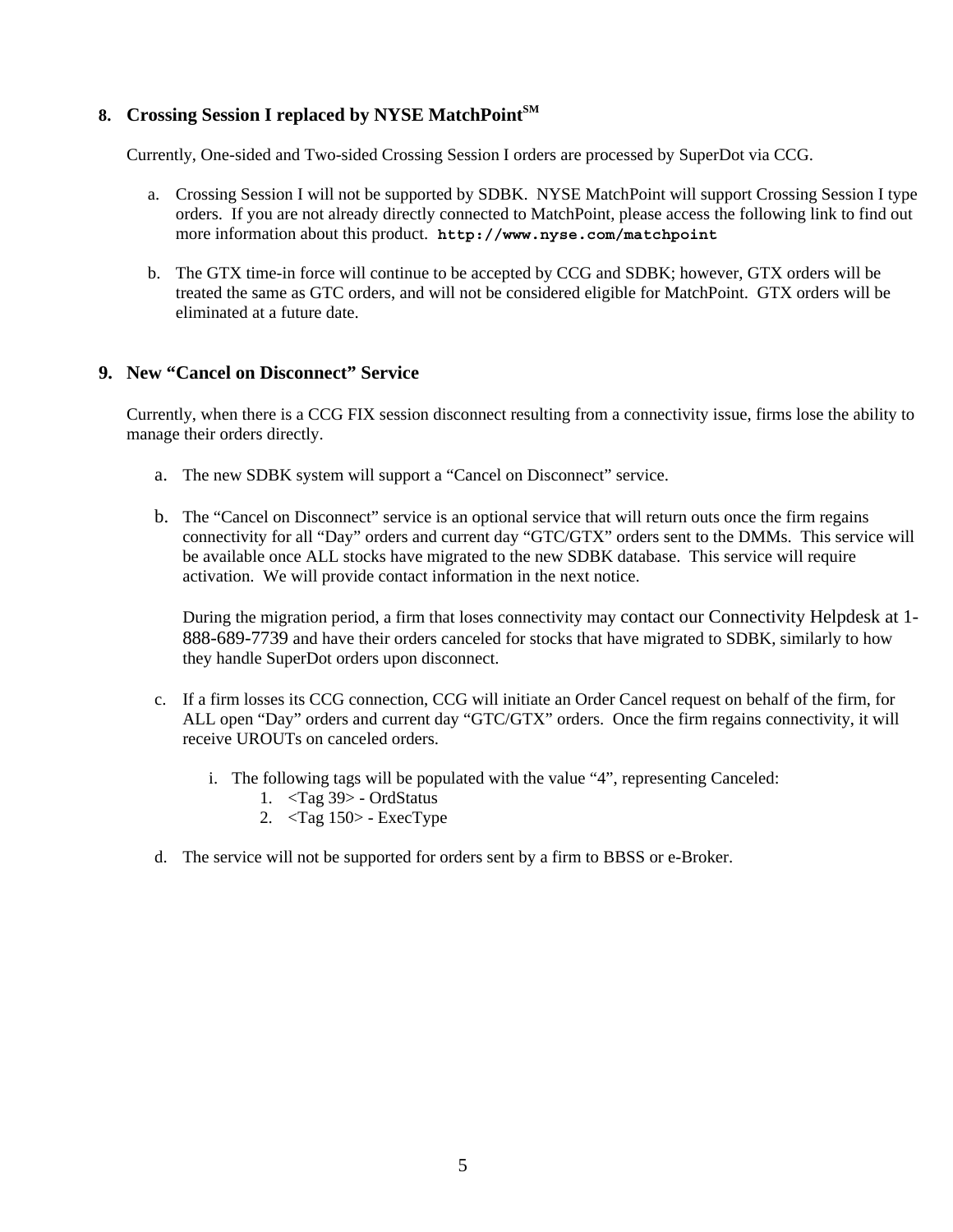#### **10. New "Bulk Cancel" Service**

Currently, firms do not have the capability to electronically request a bulk cancellation of orders.

- a. The new SDBK system will support a "Bulk Cancel" service.
- b. The "Bulk Cancel" service is an optional service that will return outs for all orders sent to the DMMs, based on the firm's selection criteria. This service will be available once ALL stocks have migrated to the new SDBK database. This service will require activation. We will provide contact information in the next notice.

During the migration period, a firm may contact our Connectivity Helpdesk at 1-888-689-7739 and have orders canceled for stocks that have migrated to SDBK, as they do today for SuperDot orders.

- c. When fully rolled out firms will be capable of sending a "Bulk Cancel" message, using an Order Cancel Request (Msg Type "F") with Tag 37 – OrderId set to "-999".
	- i. The following tags will also be available for filtering the types of orders targeted for cancellation:
		- 1. Tag 49 SenderCompId, populated with "#NYnn", where "nn" represents connection Id.
		- 2. Tag 115 OnBehalfOfCompId
		- 3. Tag 55 Stock Symbol
		- 4. Tag 54 Side
		- 5. Tag 59 Time-in Force
		- 6. Tag  $40 OrderType$
- d. The firm will receive UROUTs for their canceled orders.
	- i. The following tags will be populated with the value "4", representing Canceled:
		- 1. <Tag 39> OrdStatus
		- 2. <Tag 150> ExecType
- e. The service will not be supported for orders sent to BBSS or e-Broker.

#### **11. Additional SuperDot functionality that will be retired with the introduction of the new SDBK database:**

- a. Cash, Next Day and Seller's Option settlement types;
- b. Price Filter functionality;
- c. Ex-clearing house trades;
- d. Price is Correct, Stop Stock and TLTC admin responses.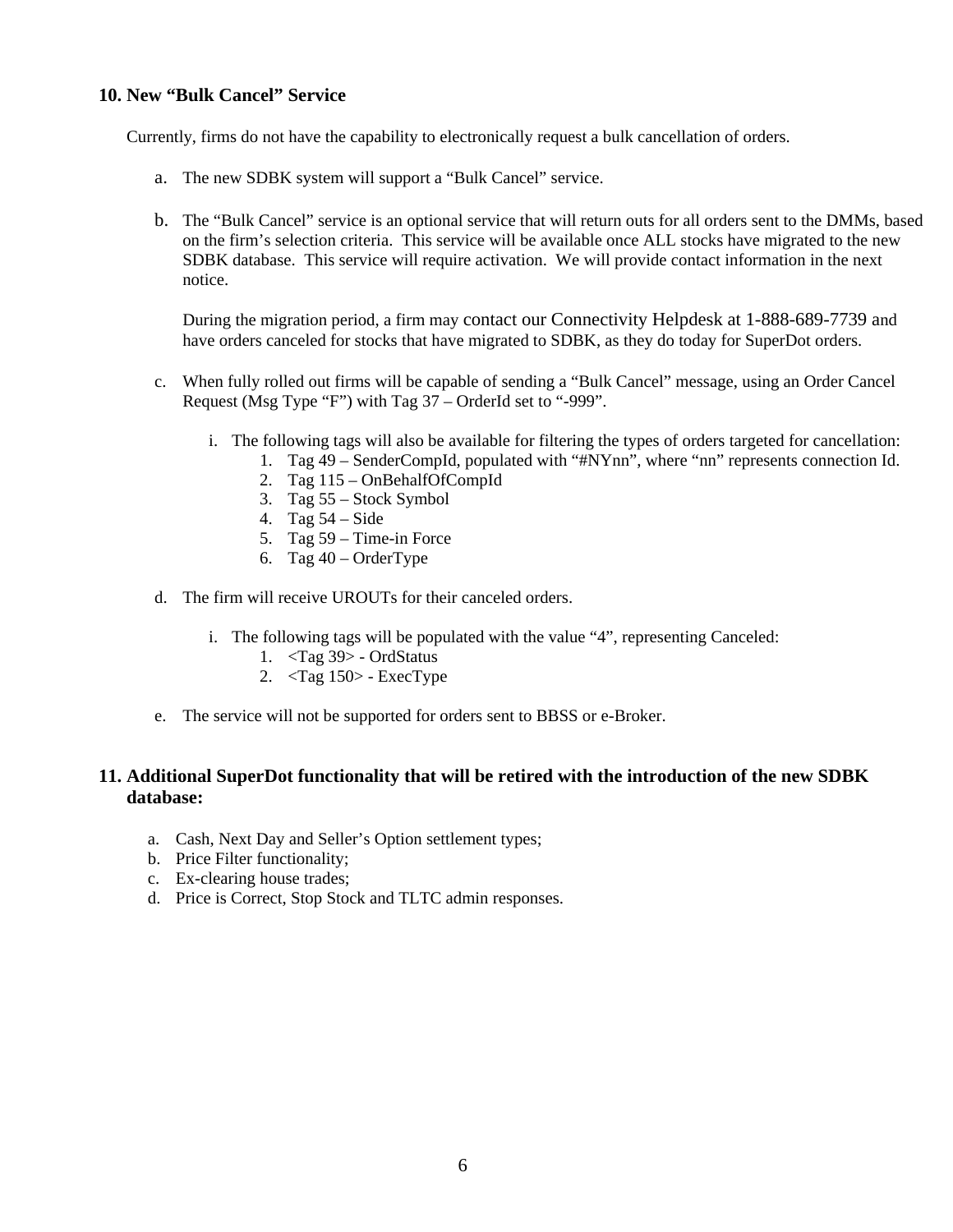If you have any business questions relating to the New SDBK Database stock migration, please contact your NYSE Relationship Manager or Robert Airo at (212) 656-5663.

A future notification will outline the migration schedule and test facilities for member firms. In advance, we will begin production of this new service in a "beta-production" mode. Specific dates will be announced soon.

For customer support regarding FIX connectivity and technical questions, please contact our Connectivity Helpdesk at 1-888-689-7739 or send an email to connectivity@nyx.com – please place "SDBK" in the subject line.

#### **Reference Materials:**

- "New Database (SDBK) Stock Migration and Continuation of Reduced Latency to NYSE and NYSE Alternext US", dated January 20<sup>th</sup> 2009. <http://www.nyse.com/pdfs/012009TradingTechInfoMemo-SDBK.pdf>
- NYSE MatchPoint<sup>SM</sup> information about this product can be accessed via the following link: http://www.nyse.com/matchpoint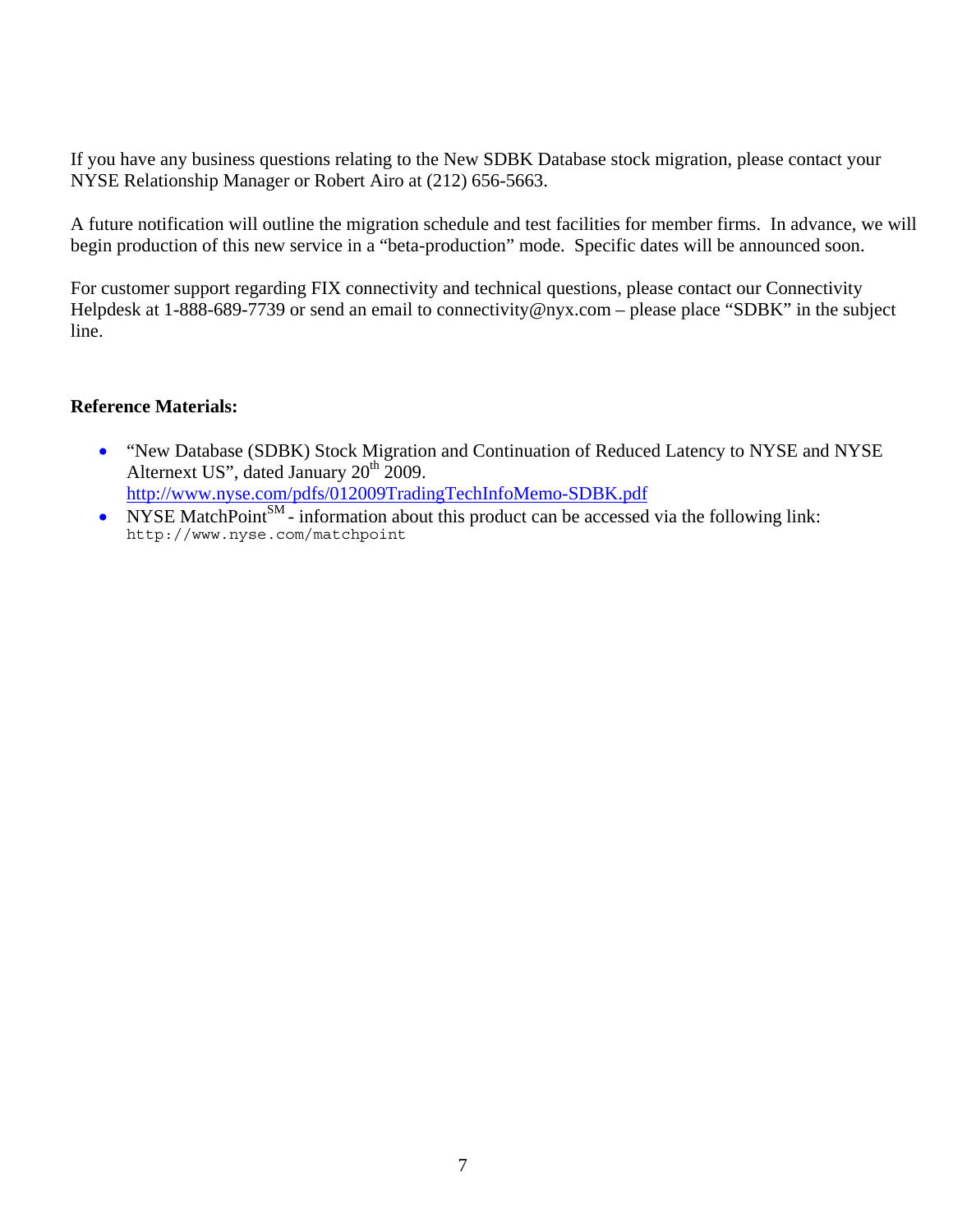

# Member Firm Customer Service **SDBKSM FAQ**

The purpose of the following pages is to highlight certain frequently asked questions and to provide additional guidance on SDBK stock migration.

- **Q1:** What is SDBK?
- **A1:** SDBK is the Super Display Book application and the new database for NYSE and NYSE Alternext US equities traffic sent to the Display Book, the matching engine for NYSE and NYSE Alternext, replacing the current SuperDot system. Our initial implementation of SDBK will provide significant improvements in performance and functionality replacing the existing SuperDot database. SDBK leverages NYSE ARCA's binary API and shared memory technology for increased throughput, reduced latency and reduced complexity of impact of any failovers.
- **Q2:** I see SDBK will be implemented on a stock by stock basis. Where can I find out more about the stock migration plan? How long do you expect the stock migration to SDBK to take?
- **A2:** The details and schedules for the stock migration will be communicated in future notices accessible via the following link on NYSE Trader page. http://traderupdates.nyse.com/?sa\_campaign=/internal\_ads/callouts/traderupdates
- **Q3:** What will the differences be between migrated stocks and non-migrated stocks?
- **A3:** The technical differences being introduced for the SDBK migrated stocks are detailed within this notice. For stocks that have migrated, firms need to know that certain processing will be slightly different.
- **Q4:** You spoke about latency improvements but you haven't given me any details. What can I expect?
- **A4:** With the implementation of the CCG system in Phase I, customers experienced a 40% reduction in latency when accessing the NYSE and NYSE Alternext US cash equity markets from approximately 110 milliseconds to an average of 65 milliseconds to reach our matching engine. Although full testing is not complete, we expect latency to be below 10 ms.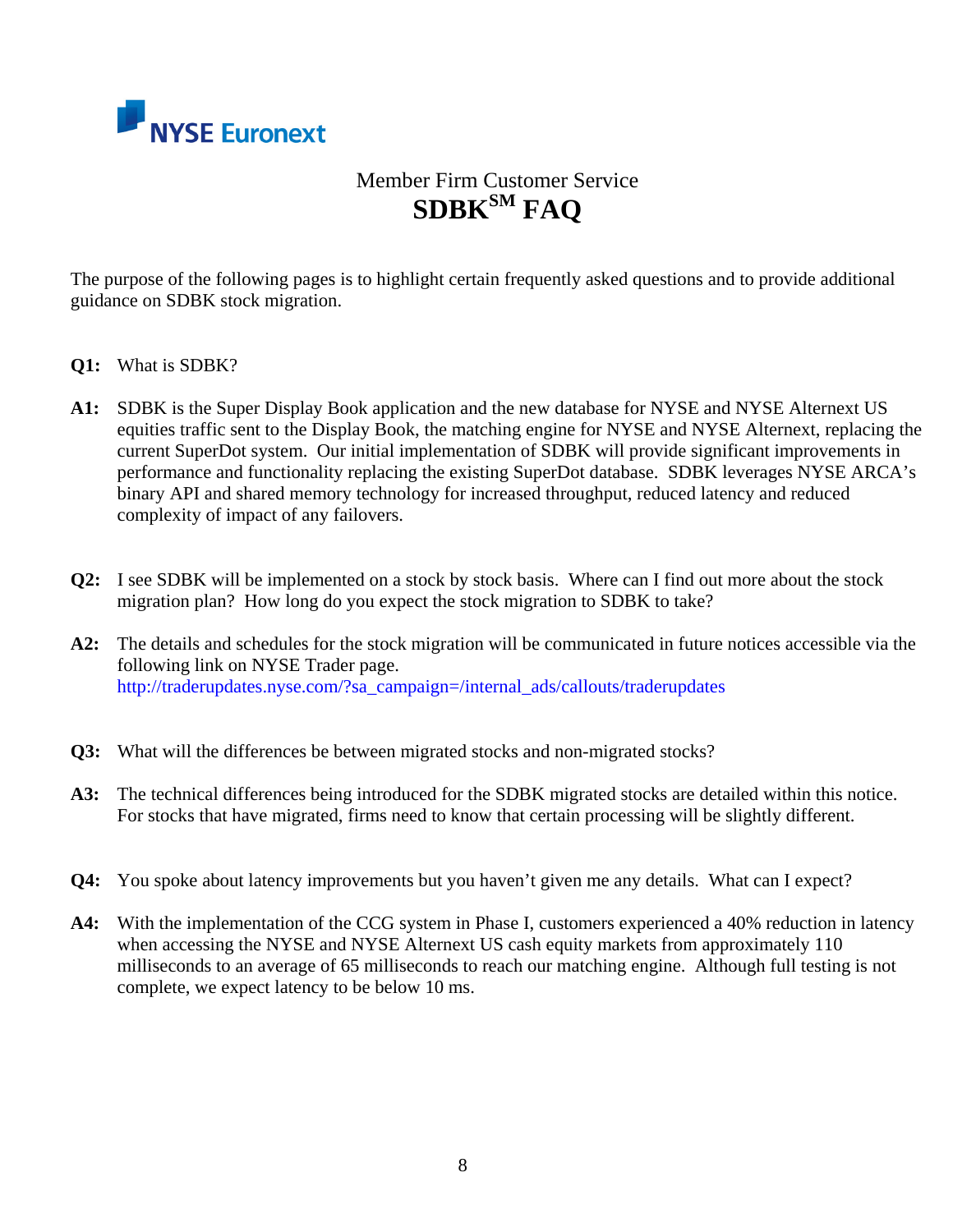- **Q5**: Where are my orders acknowledged from currently? Where will they be acknowledged from once SDBK is rolled out?
- **A5:** Currently, SuperDot generates acknowledgement messages to the customer. When SDBK is rolled out, the acknowledgement will be generated by the Display Book stock process, which will provide the customer with a better sense that their order is actually accepted by the Display Book.
- **Q6:** What will happen to my open GTC/GTX orders in SuperDot?
- **A6:** All open GTC/GTX orders in the migrated stock will be transferred to the new SDBK on the evening prior to the stock trading on the following day. Corporate Actions will be applied, if applicable. GTX open orders will be treated the same as GTC orders and will not be considered eligible for NYSE MatchPointSM.

**In the event of a fallback to SuperDot, all existing orders routed to SDBK, including GTC orders, will be canceled.** Every effort will be made to return UROUT's (cancellations) for these orders. If fallback happens during the day, new orders for the particular stock will not be accepted for a period of time, expected to be less than 2 minutes, until the fallback process to SuperDot is completed. Orders, including new GTC orders, will then be accepted and routed to SuperDot. Any system issues will be communicated via NYSE Trader Update.

- **Q7:** What will happen to Crossing Session I?
- **A7:** Crossing Session I will not be supported by SDBK. NYSE MatchPoint will support Crossing Session I type orders. The GTX time-in-force will continue to be accepted by CCG and SDBK; however, GTX orders will be treated the same as GTC orders, and will not be considered eligible for MatchPoint. GTX orders will be eliminated at a future date. If you are not already directly connected to NYSE MatchPoint, please access the following link to find out more information about this product. **http://www.nyse.com/matchpoint**
- **Q8:** Will the "Done for Day" message be sent automatically or must I subscribe for the service? Will the "Done for Day" message be on session by session or order by order basis?
- **A8:** The "Done for Day" service is an optional service that will return outs for all "Day" orders sent to the DMMs that are not executed when the stock has a closing sale or at 4:30 pm if there is no closing sale for a particular stock.

The "Done for Day" service will not initially be supported for open "Day" orders sent to BBSS or e-Broker; however plans are in progress for supporting this service in the future for NYSE Broker systems. This service will require activation. We will provide contact information in the next notice.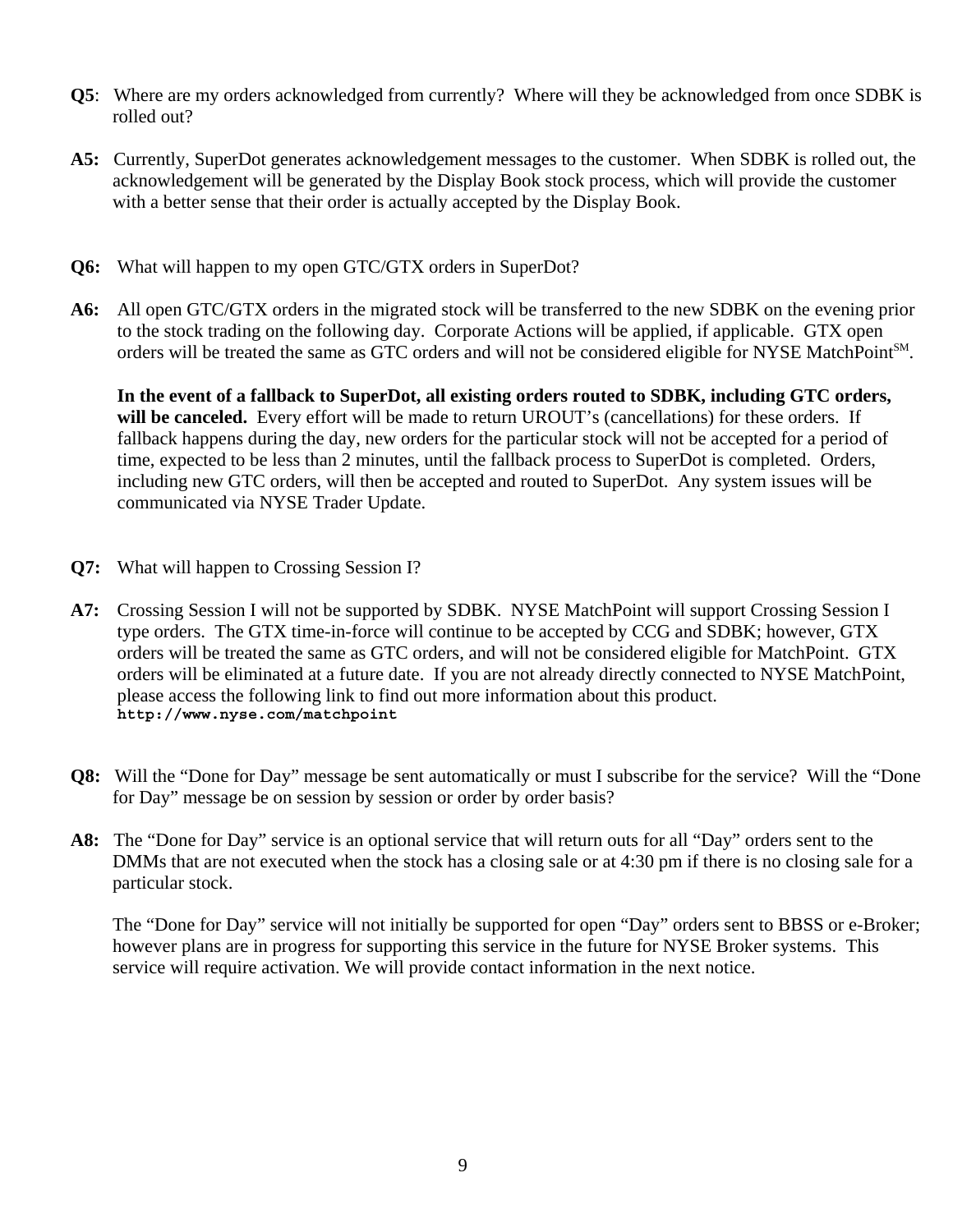- **Q9**: Will I be able to request "cancel all on disconnect"?
- **A9:** Yes, the "Cancel on Disconnect" service is an optional service that will return outs once the firm regains connectivity for all "Day" orders and current day "GTC/GTX" orders sent to the DMMs. This service will be available once ALL stocks have migrated to the new SDBK database. The service will not be supported for orders sent by a firm to BBSS or e-Broker. We will provide contact information in the next notice.

During the migration period, a firm that loses connectivity may contact our Connectivity Helpdesk at 1-888-689-7739 and have their orders canceled for stocks that have migrated to SDBK, similar to how they handle SuperDot orders upon disconnect.

- **Q10:** Will I be able to bulk cancel my orders?
- **A10:** Yes, the "Bulk Cancel" service is an optional service that will return outs for orders sent directly to the DMMs, based on the firm's selection criteria. The filtering options are provided in section 10 of this notice. This service will be available once ALL stocks have migrated to the new SDBK database. The service will not be supported for orders sent by a firm to BBSS or e-Broker.

During the migration period, a firm may contact our Connectivity Helpdesk at 1-888-689-7739 and have orders canceled for stocks that have migrated to SDBK, as they do today for SuperDot orders.

- **Q11:** How will PRLs be processed? Will I get one or two execution reports? Will I receive a separate billing indicator for the odd lot portion?
- **A11:** The new SDBK system will split the odd lot portion of a PRL from the round lot portion and execute the odd lot subject to odd lot pricing rules. You will no longer receive a PRL execution. Instead, you will receive an execution report for round lots and the odd lot portion separately. The odd lot execution will receive its own billing indicators. It may not receive the same execution price as the last round lot execution.
- **Q12:** Today, I don't always receive a "Replaced" or "Cxl Reject" message in response to my cancel replace. Will I receive these messages when SDBK rolls out? Today when I receive a "Replaced" message, it doesn't return all the replacement order information. Will SDBK return the replacement order information on "Replaced" messages?
- **A12:** Yes, you will always receive a response to a cancel replace message from the new SDBK database. "Replaced" messages from SDBK will provide all the replacement order information. Additional details are provided in section 1 of this notice.
- **Q13:** When I send multiple cancels in a row, what message will I get back if my first cancel is still being processed?
- **A13:** SDBK will reject subsequent cancellation messages when an existing cancellation message has not been fully processed.